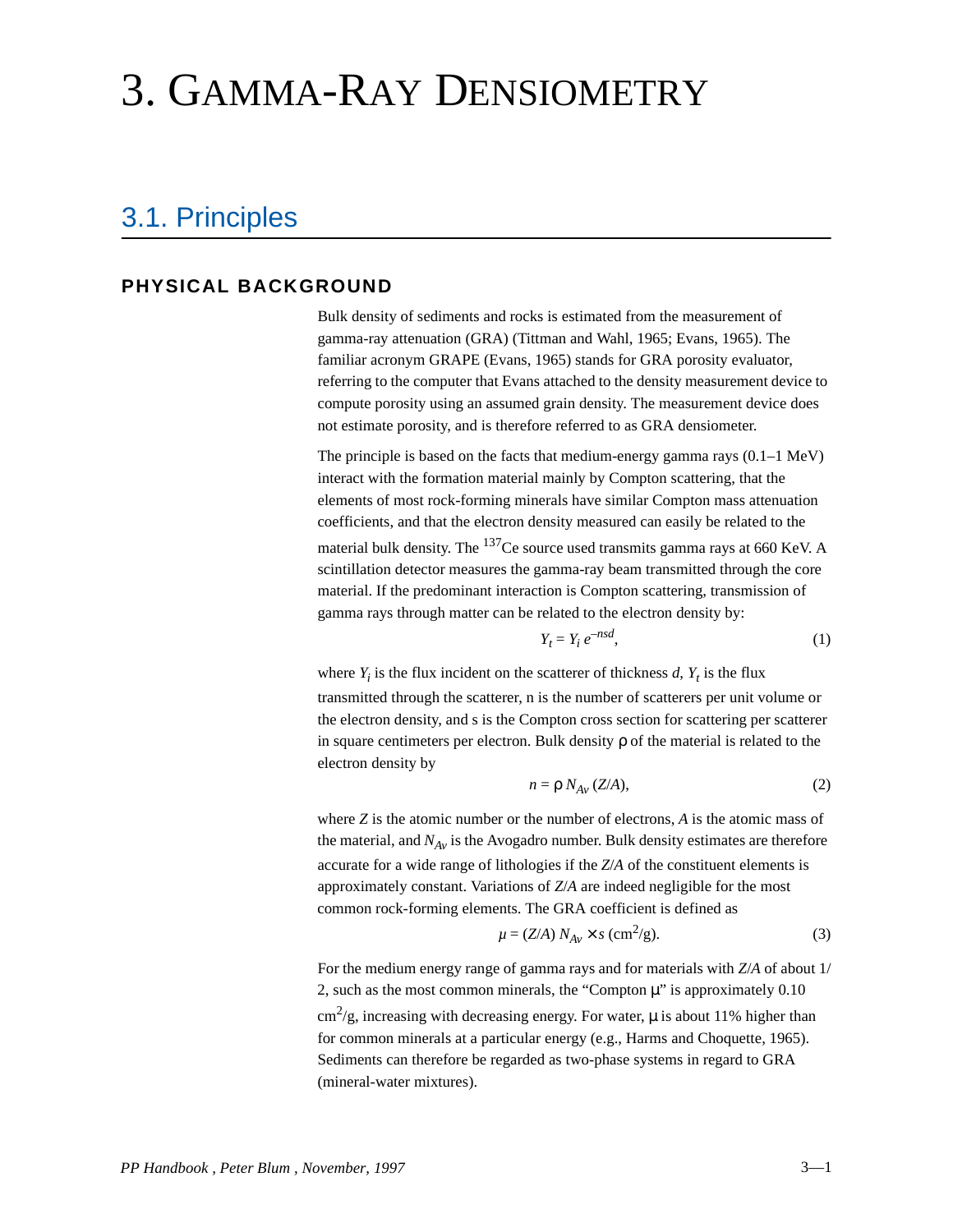Equation [on page 1](#page-0-0) can now be written in the more frequently referenced form

$$
Y_t = Y_i \times e^{-\rho \mu d} \tag{4}
$$

and the expression for the bulk density becomes

$$
\rho = \ln \left( Y_t / Y_i \right) / \mu d. \tag{5}
$$

If the coefficient  $\mu$  could be determined with sufficient accuracy, it could be used directly to compute bulk density. However,  $\mu$  is a function of detected gamma-ray energy and is therefore dependent on the particular device, including source, detector, spectral component used, and the material itself (degree of scattering). A more practical and accurate method is to calibrate the gamma radiation with bulk density standards as described later in this chapter.

#### **ENVIRONMENTAL EFFECTS**

| <i>Attenuation</i>    | An important assumption of this densiometry method is that for a given                                                                                                                                                                                                                                                                                                                                                            |     |  |
|-----------------------|-----------------------------------------------------------------------------------------------------------------------------------------------------------------------------------------------------------------------------------------------------------------------------------------------------------------------------------------------------------------------------------------------------------------------------------|-----|--|
| Coefficient of        | measurement system the average attenuation coefficient $\mu$ is constant for the                                                                                                                                                                                                                                                                                                                                                  |     |  |
| <b>Minerals</b>       | measured materials. For a more accurate density estimate, variations in the average                                                                                                                                                                                                                                                                                                                                               |     |  |
|                       | composition of the material must be taken into consideration. If mineralogical                                                                                                                                                                                                                                                                                                                                                    |     |  |
|                       | analysis determines that the average $\mu_1$ deviates significantly from the standard $\mu$ ,                                                                                                                                                                                                                                                                                                                                     |     |  |
|                       | the following correction can be applied:                                                                                                                                                                                                                                                                                                                                                                                          |     |  |
|                       | $\rho_1 = \rho \times \mu/\mu_1$ ,                                                                                                                                                                                                                                                                                                                                                                                                | (6) |  |
|                       | where the ratio of average coefficients can be calculated from reference tables.                                                                                                                                                                                                                                                                                                                                                  |     |  |
| <b>Core Thickness</b> | The GRA routine calculations assume a constant core diameter of 66 mm. If voids<br>or otherwise incompletely filled core liner segments occur because of gas pressure,<br>gas escape, or other coring disturbances, the density estimate will be too low. (The<br>highest values are therefore the most reliable ones in disturbed cores.) Using a<br>thickness log obtained from core photographs or by other means, density can |     |  |
|                       | easily be corrected for varying core thickness using                                                                                                                                                                                                                                                                                                                                                                              |     |  |
|                       | $\rho_1 = \rho \times d/d_1$ .                                                                                                                                                                                                                                                                                                                                                                                                    | (7) |  |

#### **USE OF GRA DATA**

GRA data provide a precise and densely sampled record of bulk density, an indicator of lithology and porosity changes. The records are frequently used for core-to-core correlation. Another important application is the calculation of acoustic impedance and construction of synthetic seismograms.

# 3.2. MST (Whole-Core) GRA System

#### **EQUIPMENT**

*Gamma-ray Source* The 137Ce source used transmits gamma rays at 660 KeV.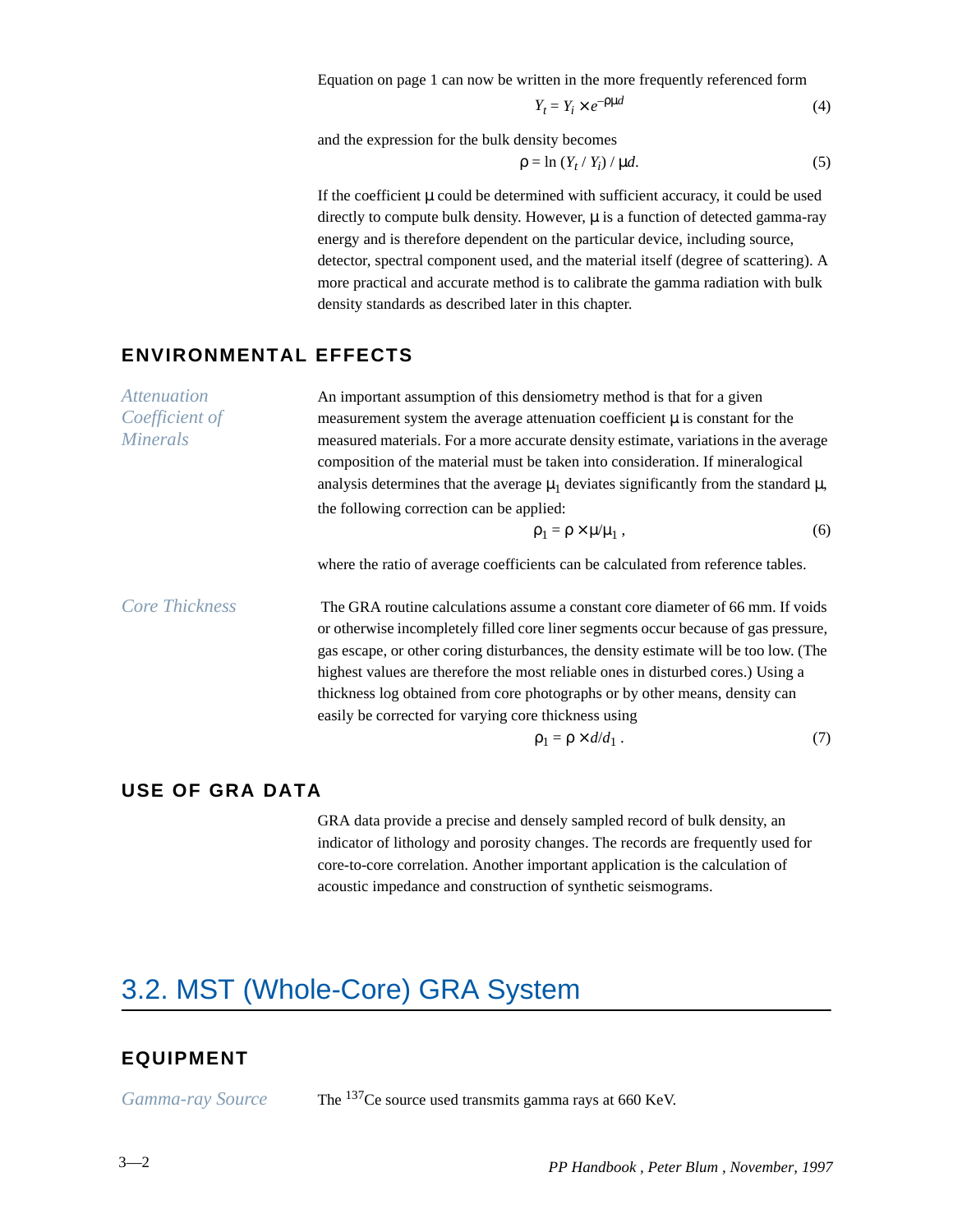*Scintillation Counter* A standard NaI scintillation detector is used in conjunction with a universal counter.

### **CALIBRATION**

*New Procedure* GRA calibration assumes a two-phase system model for sediments and rocks, where the two phases are the minerals and the interstitial water. Aluminum has an attenuation coefficient similar to common minerals and is used as the mineral phase standard. Pure water is used as the interstitial-water phase standard. The actual standard consists of a telescoping aluminum rod (five elements of varying thickness) mounted in a piece of core liner and filled with distilled water [\(Figure](#page-3-0)  [3—1](#page-3-0)). The standard element *i* has an average bulk density  $ρ<sub>i</sub>$  of

$$
\rho_i = d_i / D \times \rho_{Al} + (D - d_i) / D \times \rho_{water}
$$
 (8)

where *D* is the maximum aluminum rod thickness (inner diameter of core liner, 6.6 cm),  $d_i$  is the diameter of the aluminum rod in element *i*, and  $\rho_{Al}$  and  $\rho_{water}$  are the densities of aluminum and water, respectively. The first element (porosity of 0%) has a bulk density of aluminum (2.70  $g/cm<sup>3</sup>$ ) and the last element (porosity of 100%) has a bulk density of water at laboratory temperature  $(1.00 \text{ g/cm}^3)$ . Intermediate elements are used to verify the linearity of the ln(*Y*) to density relationship, as well as the precise alignement of core and sensor. A linear least squares fit through three to five calibration points (ln(*counts/t<sub>cal</sub>*), ρ) yields the calibration coefficients  $m_0$  (intercept) and  $m_1$  (slope, negative). Total measured counts are automatically divided by the counting time,  $t_{cal}$ , to normalize the coefficients to counts per second. Sample density is then determined:

$$
\rho_{core} = m_0 + \ln \left( \text{counts}/t_{sample} \right) \times m_1 , \tag{9}
$$

where the measured counts are again normalized to counts per second using the sampling period,  $t_{sample}$ , before the calibration coefficients are applied.

*Old Procedure* The present calibration procedure has been implemented only since Leg 169 (August 1996). Before that time, calibration was performed with two aluminum cylinders of different thickness, but without water. The thinner aluminum rod was cut to a diameter of 25 mm to give an "aluminum density of 1.00." The counts returned from measuring the thin aluminum rod were not compatible with the Compton attenuation coefficient for water, however, and when measuring water the density was about 11% too high. A fluid-correction had to be applied to the initial density estimate. This procedure is obsolete now, and no fluid correction is required because water is used in the calibration procedure.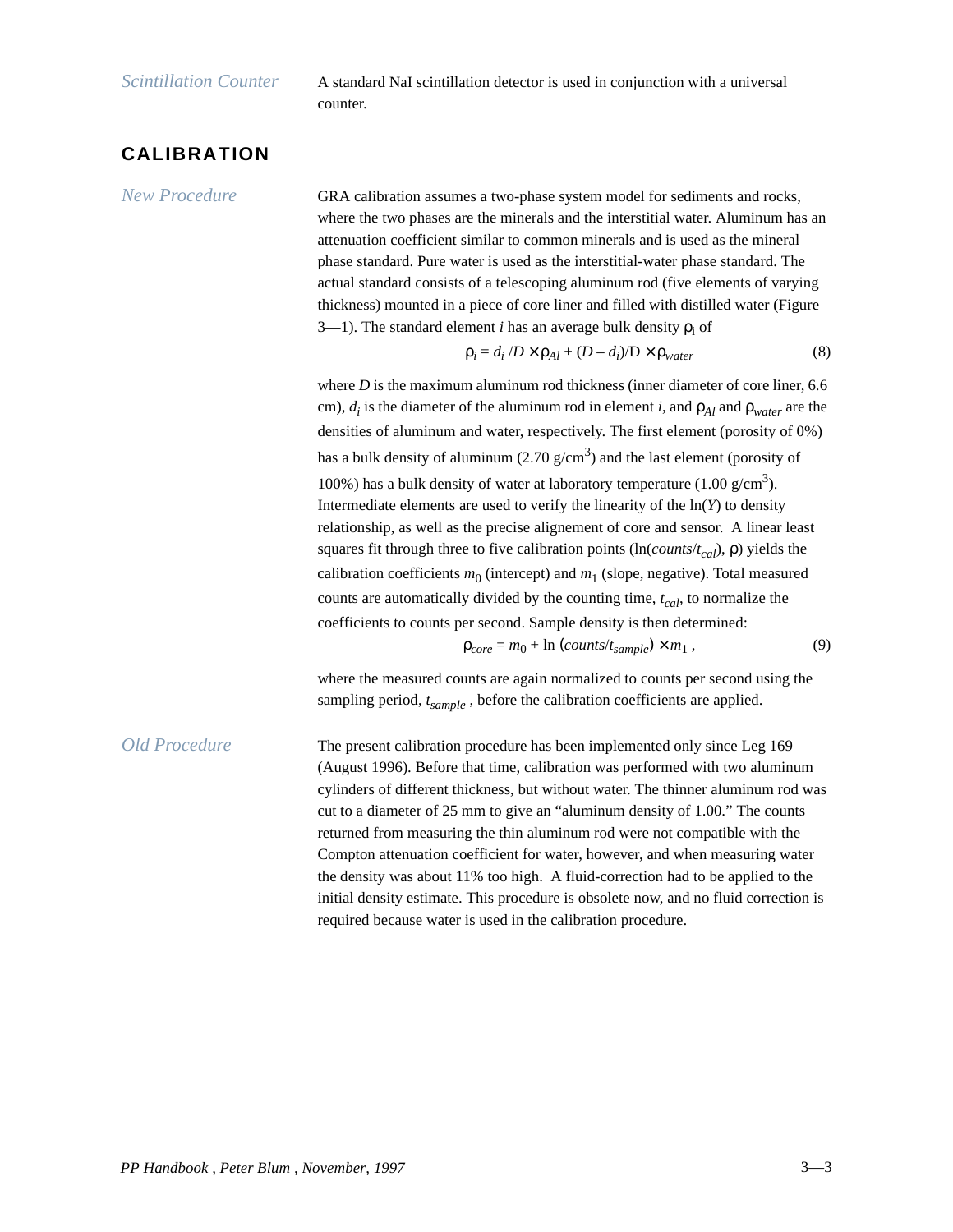<span id="page-3-0"></span>



*Figure 3—1 Schematic of GRA calibration. A. Physical standard used. B. Measurement geometery. C. Calibration principle. D. Application of calibration to core measurement*

#### **PERFORMANCE**

*Precision* Precision is proportional to the square root of the counts measured because gamma-ray emission is subject to Poisson statistics (see "Natural Gamma Radiation" chapter for additional explanation). The statistical uncertainty is

$$
t N \pm z \left( t N \right)^{1/2}, \tag{10}
$$

where *N* is the count rate (counts per second, cps), *t* is the sampling period (s), and  $\zeta$  is the number of standard deviations for the normal distribution (0.68 probability, or confidence, for  $z = 1$ ; 0.95 for  $z = 1.96$ , etc.). Measurements with the present system have typically count rates of 10,000 (dense rock) to 20,000 cps (soft mud). If measured for 4 s, the statistical error is therefore less than  $40,000 \pm 200$ , or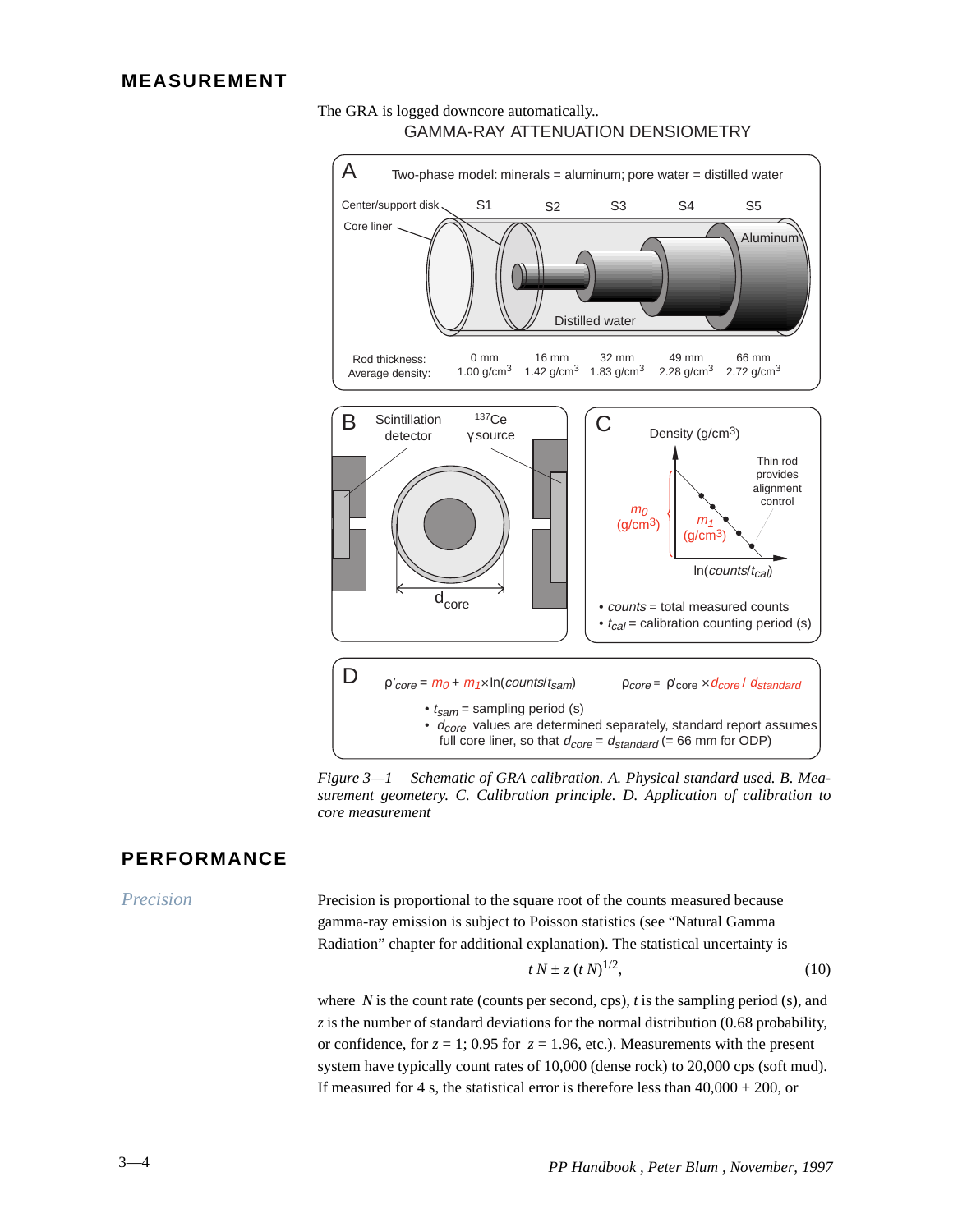|                           | 0.5%. This shows that the high flux of the $137$ Ce source does not require excessive<br>counting times.                                                                                                                                       |
|---------------------------|------------------------------------------------------------------------------------------------------------------------------------------------------------------------------------------------------------------------------------------------|
| Accuracy                  | Accuracy is limited by the assumption that the measured material has the same<br>attenuation coefficent as the calibration standards used. For general sediment-<br>water mixtures, this should be the case and errors should be less than 5%. |
| <i>Spatial Resolution</i> | The GRA system allows high spatial resolution of about 0.5 cm.                                                                                                                                                                                 |

### **DATA SPECIFICATIONS**

#### *Database Model*

#### *Table 3—1 GRA database model.*

| <b>GRA</b> section      | GRA control 1             | GRA control 3          | <b>GRA</b> calibration            |
|-------------------------|---------------------------|------------------------|-----------------------------------|
| gra_id [PK1]            | gra_ctrl_1_id [PK1] [FK]  | gra_ctrl_3_id [PK1]    | density calibration id [PK1]      |
| section id              | run number                | run number             | calibration date time             |
| run number              | run date time             | run date time          | run number                        |
| run date time           | core status               | requested_daq_period   | system id                         |
| core_status             | liner status              | actual_daq_period      | liner status                      |
| liner status            | requested_daq_interval    | density_calibration_id | requested_daq_period              |
| requested_daq_interval  | requested_daq_period      | standard id            | density m0                        |
| requested dag period    | density calibration id    | meas_counts            | density m1                        |
| density_calibration_id  | standard id               |                        | density mse                       |
| mst_gra_ctrl_2_id       |                           |                        | comments                          |
| mst_gra_ctrl_3_id       |                           | GRA control 2          |                                   |
|                         |                           | gra_ctrl_2_id [PK1]    | <b>GRA</b> calibration data       |
| <b>GRA</b> section data | <b>GRA</b> control 1 Data | run number             | density calibration id [PK1] [FK] |
| gra id [PK1] [FK]       | gra_ctrl_1_id [PK1] [FK]  | run date time          | mst_top_interval [PK2]            |
| mst_top_interval [PK2]  | mst_top_interval [PK2]    | requested_daq_period   | standard_id [PK3][FK]             |
| mst_bottom_interval     | mst_bottom_interval       | actual_daq_period      | mst bottom interval               |
| actual_daq_period       | actual_daq_period         | density_calibration_id | standard_density                  |
| meas_counts             | meas counts               | meas_counts            | actual_daq_period                 |
| core diameter           | core diameter             |                        | meas_counts                       |

Notes: GRA control 1 are control measurements run the same way as a core section. GRA control 2 are measurement taken before run. GRA<br>control 3 are control measurements from a standard mounted on the core boat.

#### *Standard Queries*

| Short description                         | Description                     | Database                                |  |
|-------------------------------------------|---------------------------------|-----------------------------------------|--|
| A: Results                                |                                 |                                         |  |
| Sample ID                                 | ODP standard sample designation | Link through [GRA Section]section_id    |  |
| Depth                                     | User-selected depth type        | Link through [GRA Section]section_id    |  |
| <b>Bulk density</b>                       |                                 | $=$ [GRA Calibration] density_m0 +      |  |
|                                           |                                 | In ([GRA Section data] meas_counts)     |  |
|                                           |                                 | / [GRA Section data] actual_daq_period) |  |
|                                           |                                 | * [GRA Calibration] density m1          |  |
| B (optional): Parameters and measurements |                                 |                                         |  |
| Run                                       | Run number                      | [GRA Section] run_number                |  |
| Date/Time                                 | Run date/time                   | [GRA Section] run_date_time             |  |
| <b>Core Status</b>                        | <b>HALF or FULL</b>             | [GRA Section] core_status               |  |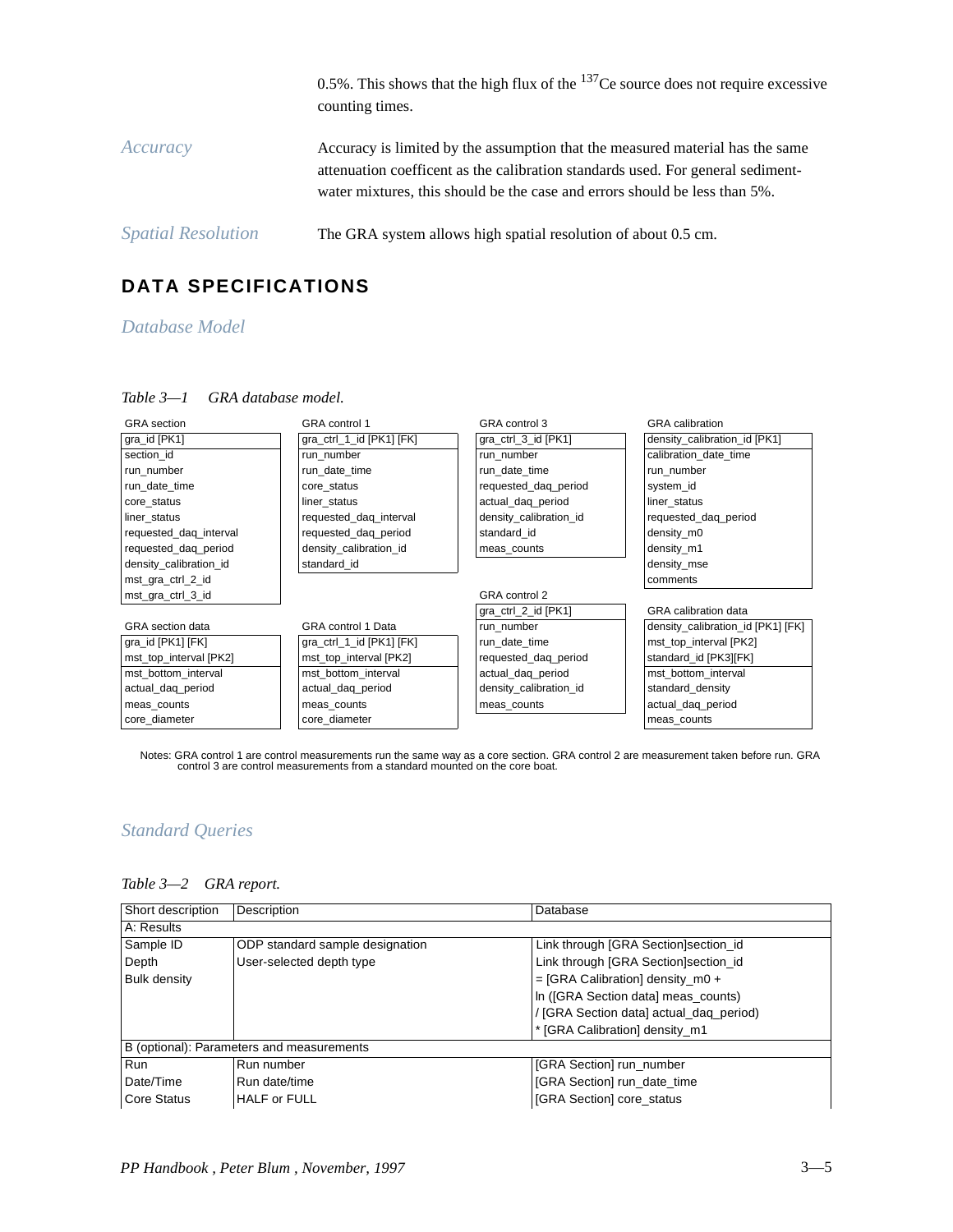#### *Table 3—2 GRA report.*

| Liner Status   | NONE, HALF or FULL                                      | <b>IGRA Section</b> liner status           |
|----------------|---------------------------------------------------------|--------------------------------------------|
| Reg. Interval  | User-defined sampling interval (cm)                     | [GRA Section] requested_daq_interval       |
| Reg. Period    | User-defined sampling period (s)                        | [GRA Section] requested_daq_period         |
| Period         | Measured sampling period (s)                            | <b>GRA</b> Section Data] actual_daq_period |
| Counts         | Measured counts (not normalized)                        | <b>GRA</b> Section Data] meas_counts       |
| Core Dia.      | Core diameter, default = $6.6$ cm                       | <b>GRA Section Datal core_diameter</b>     |
| Cal. Date/Time | Calibration date/time                                   | [GRA Calibration] Calibration_date_time    |
| Cal. m0        | Calibration intercept $(q/cm3)$                         | <b>IGRA Calibration</b> density m0         |
| Cal. m1        | Calibration slope ( $\left[\frac{q}{cm^3}\right]$ /cps) | <b>IGRA Calibration</b> density m1         |

*Table 3—3 GRA control 1 measurements (to be implemented).*

| Short description   | Description                                             | Database                                  |
|---------------------|---------------------------------------------------------|-------------------------------------------|
| <b>Bulk density</b> |                                                         | =[GRA Calibration] density_m0 +           |
|                     |                                                         | In ([GRA Ctrl 1 Data] meas_counts         |
|                     |                                                         | / [GRA Ctrl 1 Data] actual_daq_period)    |
|                     |                                                         | * [GRA Calibration] density_m1            |
| <b>Run</b>          | Run number                                              | [GRA Ctrl 1] run_number                   |
| Date/Time           | Run date/time                                           | [GRA Ctrl 1] run_date_time                |
| <b>Core Status</b>  | <b>HALF or FULL</b>                                     | [GRA Ctrl 1] core_status                  |
| <b>Liner Status</b> | NONE, HALF or FULL                                      | <b>IGRA Ctrl 1] liner status</b>          |
| Standard            | Standard name                                           | [Phys. Properties Std.] standard_name     |
| Std. Set            | Standard set name                                       | [Phys. Properties Std.] standard_set_name |
| Std. Expected       | Expected value (range) $(g/cm3)$                        | [Phys. Prop. Std. Data] property_value    |
| Interval            | Interval top                                            | [GRA Ctrl 1 Data] mst_top_interval        |
| Reg. Interval       | User-defined sampling interval (cm)                     | [GRA Ctrl 1] requested_daq_interval       |
| Req. Period         | User-defined sampling period (s)                        | [GRA Ctrl 1] requested_daq_period         |
| Period              | Measured sampling period (s)                            | [GRA Ctrl 1 Data] actual_daq_period       |
| Counts              | Measured counts (not normalized)                        | [GRA Ctrl 1 Data] meas_counts             |
| Core Dia.           | Core diameter, default = $6.6$ cm                       | [GRA Ctrl 1 Data] core_diameter           |
| Cal. Date/Time      | Calibration date/time                                   | [GRA Calibration] Calibration_date_time   |
| Cal. m0             | Calibration intercept (g/cm <sup>3</sup> )              | [GRA Calibration] density_m0              |
| Cal. m1             | Calibration slope ( $\left[\frac{q}{cm^3}\right]$ /cps) | [GRA Calibration] density_m1              |

*Table 3—4 GRA control 2 measurements (to be implemented).*

| Short description   | Description                                             | Database                                |
|---------------------|---------------------------------------------------------|-----------------------------------------|
| <b>Bulk density</b> |                                                         | $=$ [GRA Calibration] density m0 +      |
|                     |                                                         | In (JGRA Ctrl 2 Data) meas counts       |
|                     |                                                         | / [GRA Ctrl 2 Data] actual_daq_period)  |
|                     |                                                         | * [GRA Calibration] density m1          |
| Run                 | Run number                                              | [GRA Ctrl 2] run_number                 |
| Date/Time           | Run date/time                                           | [GRA Ctrl 2] run date time              |
| Reg. Period         | User-defined sampling period (s)                        | [GRA Ctrl 2] requested_daq_period       |
| Period              | Measured sampling period (s)                            | [GRA Ctrl 2 Data] actual dag period     |
| Counts              | Measured counts (not normalized)                        | [GRA Ctrl 2 Data] meas_counts           |
| Cal. Date/Time      | Calibration date/time                                   | [GRA Calibration] Calibration date time |
| Cal. m0             | Calibration intercept (g/cm <sup>3</sup> )              | [GRA Calibration] density m0            |
| Cal. m1             | Calibration slope ( $\left[\frac{q}{cm^3}\right]$ /cps) | [GRA Calibration] density m1            |

|  | Table 3-5 GRA control 3 measurements (to be implemented). |  |  |  |
|--|-----------------------------------------------------------|--|--|--|
|--|-----------------------------------------------------------|--|--|--|

| Short description   | Description | Database                                  |
|---------------------|-------------|-------------------------------------------|
| <b>Bulk density</b> |             | $\equiv$ GRA Calibration density $\mod$ + |
|                     |             | In (IGRA Ctrl 3 Data) meas counts         |
|                     |             | / [GRA Ctrl 3 Data] actual_daq_period)    |